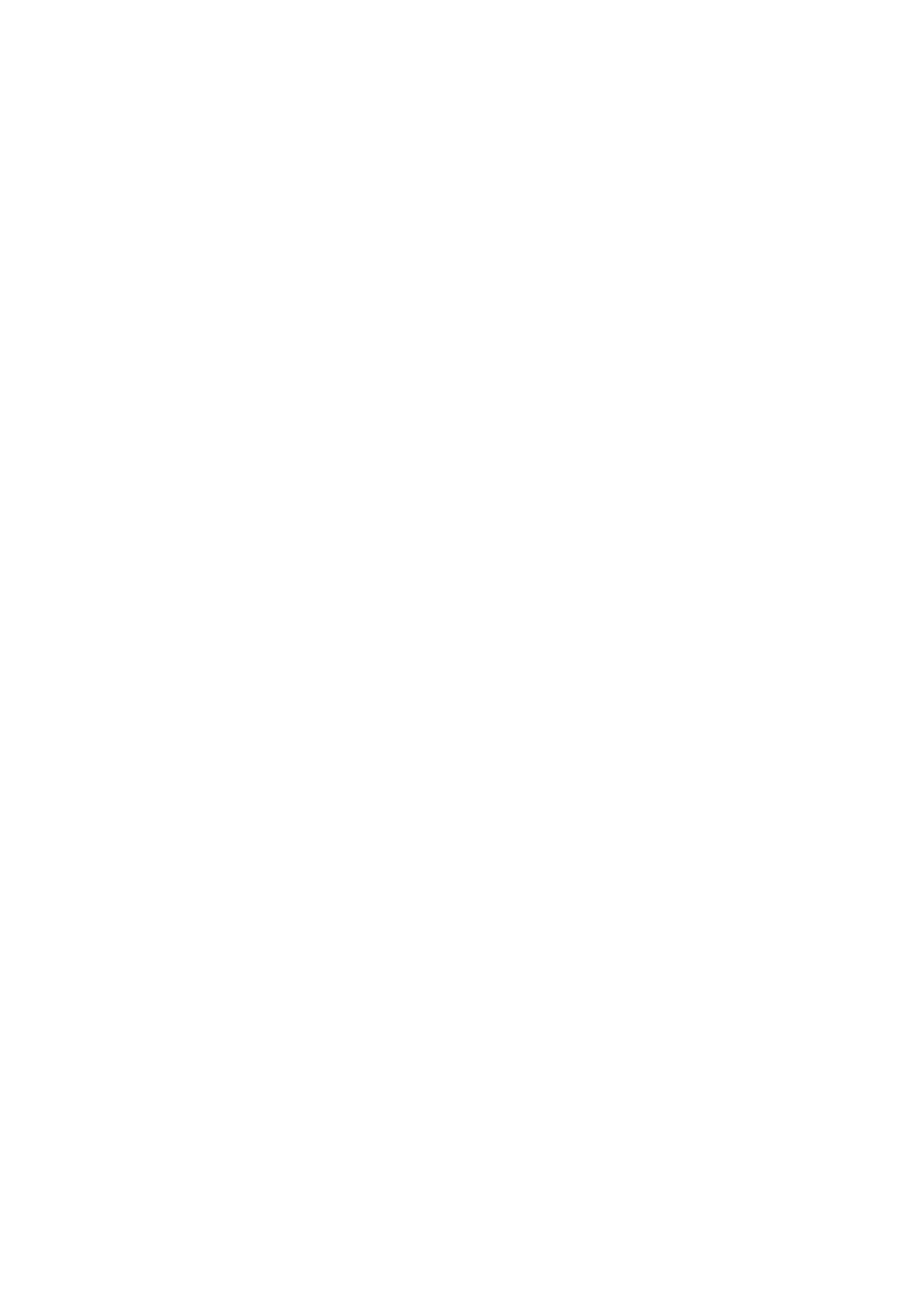# **Introduction**

NZQA is seeking views on a proposal to align subjects and standards from the Māorimedium curriculum, *Te Marautanga o Aotearoa,* with the University Entrance approved subjects list.

The purpose of the approved subjects list is to ensure that students have the appropriate skills and knowledge in a subject to contribute to their success at degree level study.

# **What the proposal is intended to achieve**

This proposal will enable:

- Māori-medium students to continue their learning within Māori-medium up to and including NCEA Level 3 and be eligible to have their learning recognised for University Entrance. Currently, subjects and standards derived from *Te Marautanga o Aotearoa* are not included in the approved subjects list for University Entrance
- learning from *Te Marautanga o Aotearoa* to count towards the University Entrance requirement for 14 credits in each of three subjects on the approved subjects list

#### **Key features of the proposal**

This proposal:

1

- adds six new subjects to the approved subjects list:
	- Hauora (health)
	- Ngā toi (arts)
	- Ngā mahi a te rēhia (performing arts)
	- Ngā toi ataata (visual arts)
	- Ngā toi puoro (music)
	- Tikanga ā-Iwi (social science)
- brings together the comparable subjects of science and pūtaiao, by adding the unique pūtaiao standards and the dual curricula<sup>1</sup> education for sustainability standards
- brings together the comparable subjects of technology and hangarau; and mathematics and pāngarau
- adds a number of relevant Level 3 unique *Te Marautanga o Aotearoa* achievement standards to 17 existing approved subjects.

Students studying within a kaupapa Māori context will be able to have their achievements fully recognised for University Entrance purposes. Only students on the Māori medium pathway can be awarded the six unique *Te Marautanga o Aotearoa* subjects*.* These students will be undertaking coherent learning programmes which are aligned to the principles and intent of *Te Marautanga o Aotearoa*.

<sup>1</sup> Dual-curricula achievement standards are standards whose learning outcomes are drawn from both the *New Zealand Curriculum* and *Te Marautanga o Aotearoa*.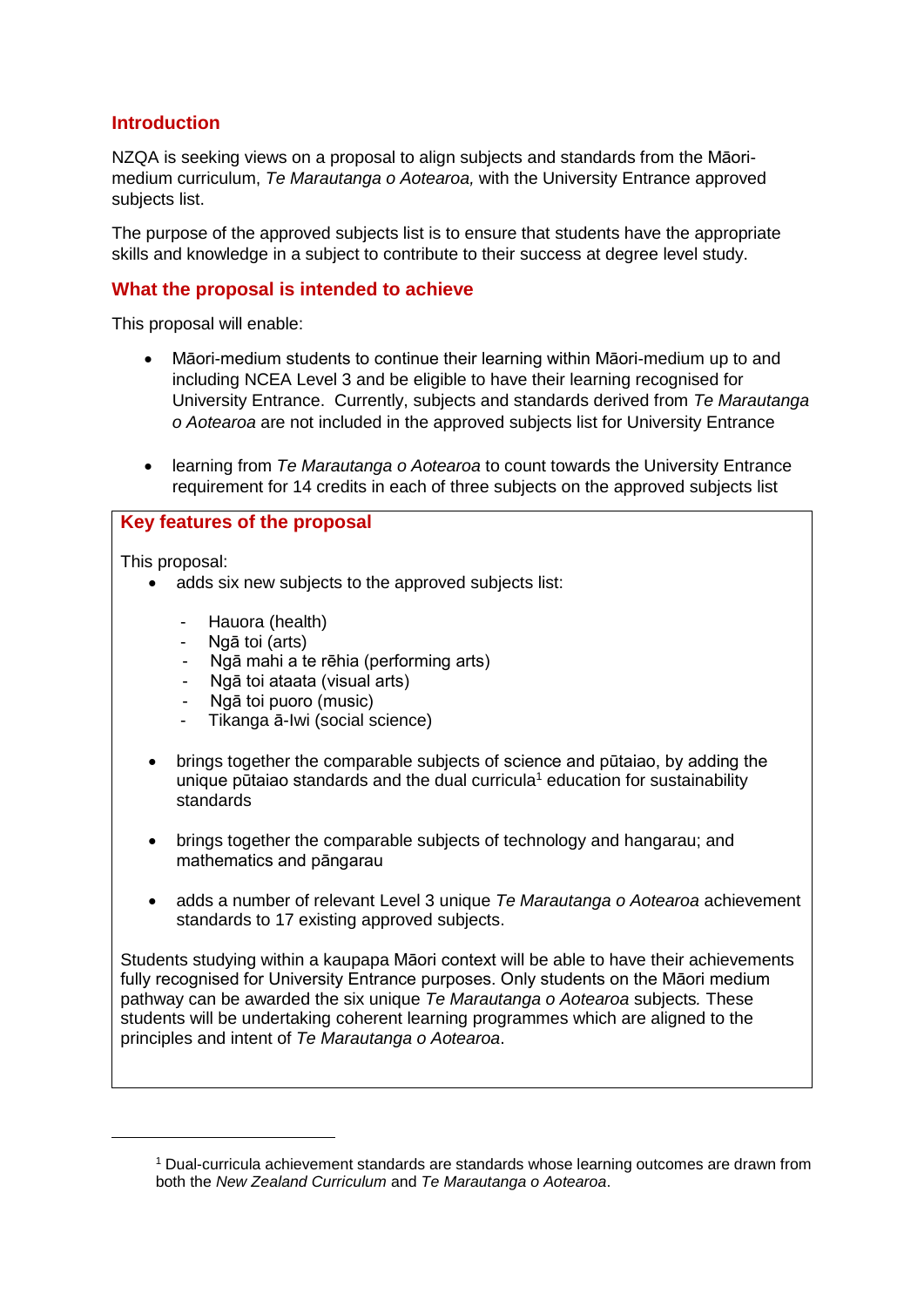A complete list of the proposed changes by subject is in Appendix 1 and an English translation of the new *Te Marautanga o Aotearoa* Level 3 achievement standards is in Appendix 2.

# **Undertaking learning from** *Te Marautanga o Aotearoa* **within a kaupapa Māori context**

All students enrolled at a wharekura will, by definition, be undertaking their learning within a kaupapa Māori context.

Some students at some mainstream schools will also be undertaking their learning within a kaupapa Māori context. Under this proposal, these schools will need to advise NZQA which subjects are being delivered in this context to which students. Until changes can be made to student management systems, this will need to be in the form of an attestation to NZQA. NZQA will then be able to award University Entrance in January 2018 for all eligible Māorimedium students.

# **Definition of a kaupapa Māori context<sup>2</sup>**

- significant use of te reo Māori (i.e. the school is at levels one or two of the Māori language immersion levels); and
- Māori education that incorporates a Māori world view; and
- incorporates ways of teaching in a range of settings, including bilingual and immersion settings (English and Māori); and
- delivers the Te Marautanga o Aotearoa curriculum subjects in te reo Māori only, or in both te reo Māori and English.

# **The views we are seeking**

We are seeking the views of anyone with an interest in this proposal. This includes:

- universities
- Māori-medium schools (principals and teachers)
- other degree-granting tertiary education organisations
- mainstream schools (principals and teachers)
- students, parents, whanau, iwi and hapū.

# **Your feedback to this consultation**

You can provide your views via the [survey](http://www.nzqa.govt.nz/about-us/consultations-and-reviews/aligning-te-marautanga-o-aotearoa-with-ue/feedback-in-english/) or in writing to either [TMOAConsultation@nzqa.govt.nz](mailto:TMOAConsultation@nzqa.govt.nz) or to the Deputy Chief Executive, Assessment, NZQA, 125 The Terrace, PO Box 160, Wellington 6015. Submissions close on 26 May 2017.

If you have any questions, need more information or would like a face to face meeting, please contact us at [TMOAConsultation@nzqa.govt.nz.](mailto:TMOAConsultation@nzqa.govt.nz)

# **Next steps**

**.** 

NZQA will make its decision on this proposal by mid-2017 and expects to communicate the outcomes by August 2017. If the proposal is agreed, students' achievements in *Te Marautanga o Aotearoa* in 2017 will contribute to the requirement for 14 credits in each of

<sup>2</sup> Derived from the Ministry of Education's description of Kaupapa Māori (Education Counts)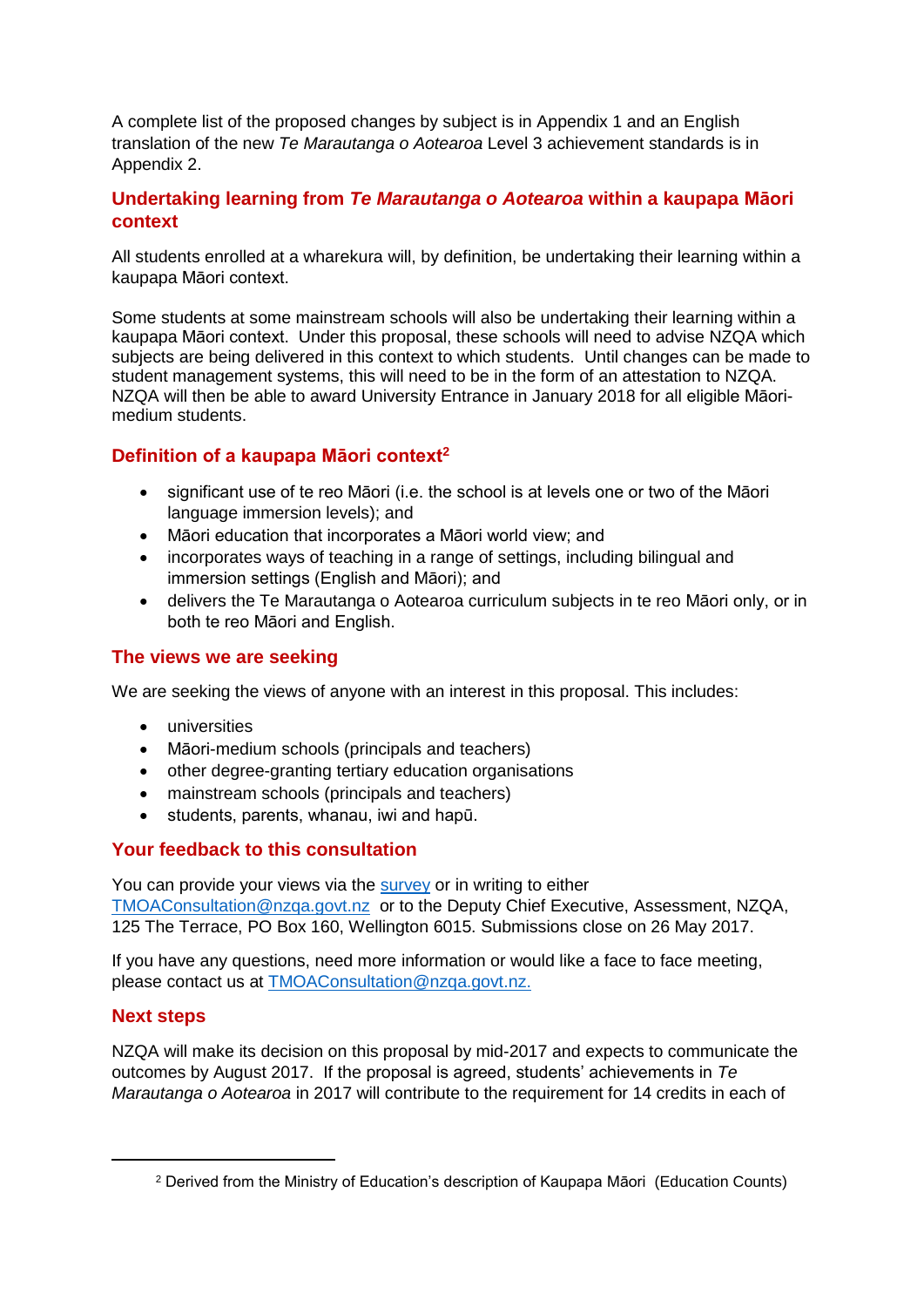three approved subjects when NZQA calculates whether University Entrance has been achieved in January 2018.

# **Some examples of how a student could achieve 14 credits in a subject through this proposal**

Example 1: Ngaringi is undertaking learning from science/ pūtaiao drawn from both the New *Zealand Curriculum* and *Te Marautanga o Aotearoa.*

The 14 credits can be drawn from any of the 32 dual curricula standards and/or the four unique *Te Marautanga o Aotearoa* standards on the list under science/ pūtaiao subject.

Ngaringi meets the 14 credit requirement for science/ pūtaiao through achieving 16 credits in the following four standards:

- 91604 Demonstrate understanding of how an animal maintains a stable internal environment (3 credits)
- 91606 Demonstrate understanding of trends in human evolution (4 credits)
- 91603 Demonstrate understanding of the responses of plants and animals to their external environment (5 credits)
- 91821 Te tātari i ngā matatika e pā ana ki te mahi a te tangata i te ātea (requires ākonga to provide evidence of their analysis of the ethics of human activity in space) (4 credits).

Example 2: Hone is undertaking learning from history in both the *New Zealand Curriculum* and *Te Marautanga o Aotearoa.*

The 14 credit requirements can be drawn from any of the six dual curricula standards and/or the three unique *Te Marautanga o Aotearoa* standards on the list under the history subject.

Hone meets the 14 credit requirement for history through achieving 14 credits in the following three standards:

- 91438 Analyse the causes and consequences of a significant historical event (6 credits)
- 91830 Te tātari i ngā pāpātanga o tētahi tūāhua o mua ki te iwi taketake (requires ākonga to provide evidence of their analysis of the impacts of a historical process or event on indigenous people) (4 credits)
- 91835 Te tātari i tētahi kawenga pāpori i whakatairangatia ai ngā motika iwi taketake (requires ākonga to provide evidence of their analysis of a social action that has promoted indigenous rights) (4 credits).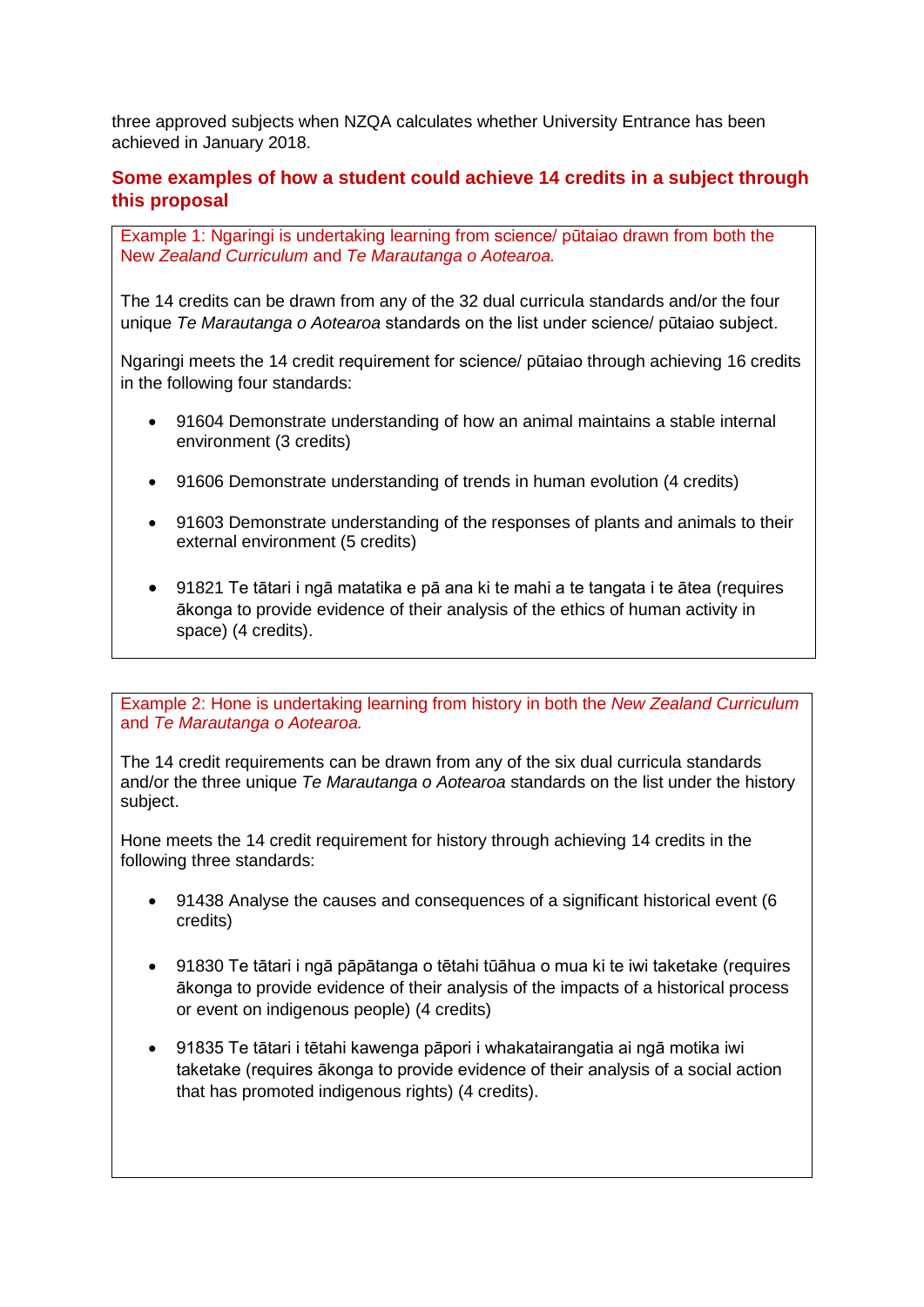Example 3: Craig is undertaking learning from hauora within a kaupapa Māori context through *Te Marautanga o Aotearoa.*

The 14 credit requirement for hauora can be drawn from any of the 20 dual curricula standards and/or the six unique *Te Marautanga o Aotearoa* standards on the list under the hauora subject:

Craig meets the 14 credit requirement for hauora through achieving 14 credits in the following three standards:

- 91461 Analyse a New Zealand health issue (5 credits)
- 91466 Investigate a nutritional issue affecting the well-being of New Zealand society (5 credits)
- 91498 Evaluate physical activity experiences to devise strategies for lifelong wellbeing (4 credits).

#### **FAQs**

#### Q1. Does learning and achievement from *Te Marautanga o Aotearoa* count towards the other University Entrance requirements?

Yes. Learning and assessment from *Te Marautanga o Aotearoa* can already contribute towards NCEA Level 3 and the literacy and numeracy requirements. It does not currently contribute to the requirement for 14 credits in each of three subjects on the approved subjects list. The current University Entrance requirements are:

- NCEA Level 3
- Three subjects at Level 3, made up of 14 credits in each of three approved subjects [i.e. from the approved subjects list]
- Literacy 10 credits at Level 2 or above (from specified achievement standards):
	- 5 credits in reading and
	- 5 credits in writing
- Numeracy 10 credits at Level 1 or above, made up of:
	- achievement standards specified achievement standards available through a range of subjects; or
	- unit standards package of three numeracy unit standards (26623, 26626, 26627- **all** three required).

#### Q2. Some of the new *Te Marautanga o Aotearoa* standards are proposed to be added to several new subjects. Does this mean that a standard can count towards more than one approved subject?

No, as is the case with the current approved subjects list, some of the new standards are proposed to be included in more than one subject. A standard can only be counted once in the calculation of the '14 credits in each of three subjects' requirement.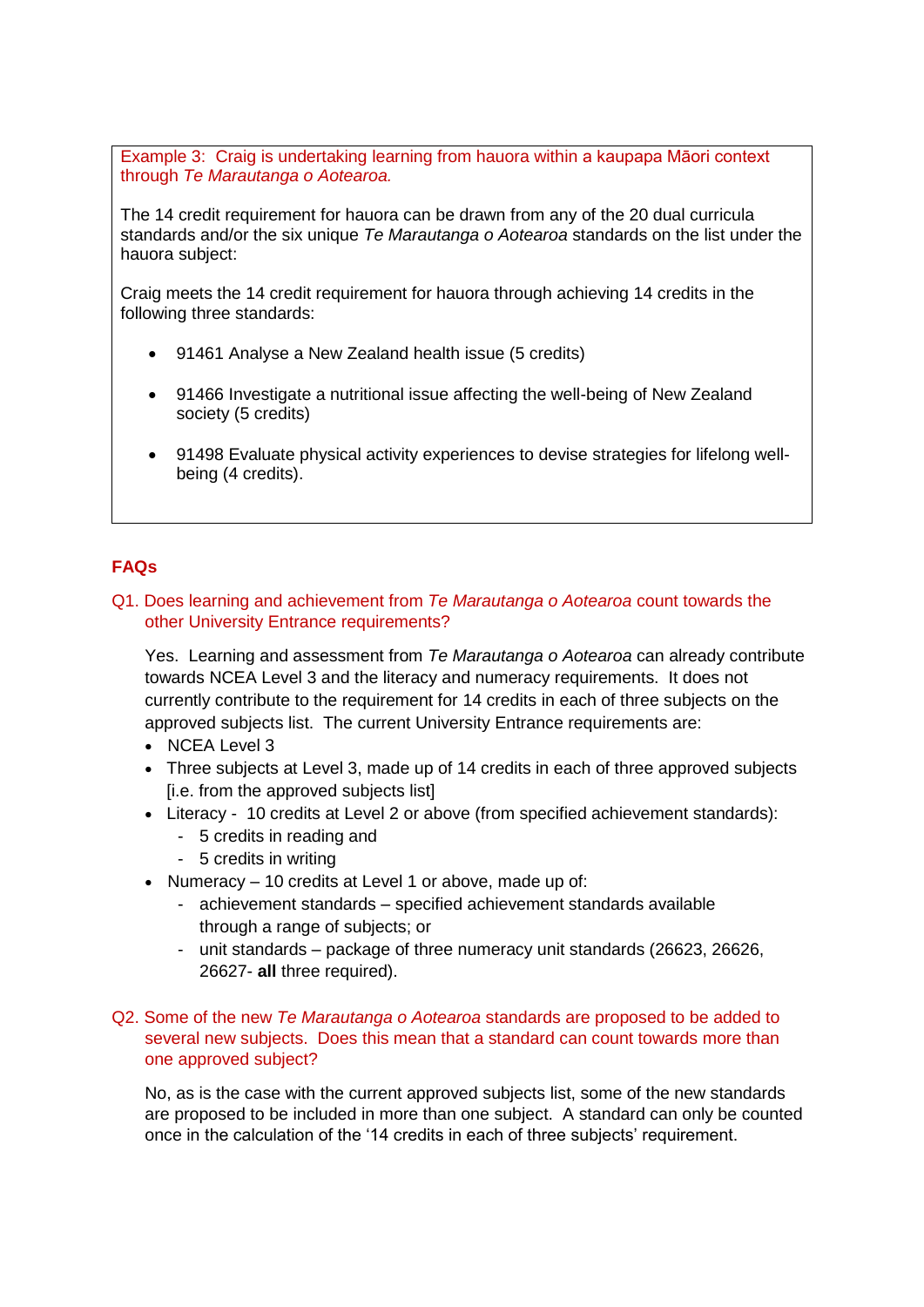#### Q3. I am a student undertaking standards from the New Zealand Curriculum, in English. Why can't I be awarded one of the new subjects if I achieve 14 credits in the standards from the new subject?

The new subjects and the associated standards are derived from and are aligned with the Māori-medium curriculum, *Te Marautanga o Aotearoa.* Courses delivered in a Kaupapa Māori context are aligned to the principles and intent of *Te Marautanga o Aotearoa*.

#### Q4. Will the proposed subjects appear as University Entrance approved subjects on my Record of Achievement?

The Record of Achievement only records whether University Entrance has been awarded or not. It does not identify which subjects met the requirement for 14 credits in each of three approved subjects.

#### Q5. Does getting University Entrance mean I can automatically go on to degree-level study at a university?

The University Entrance award is the minimum criteria for entrance to a New Zealand university for Year 13 school leavers aged under 20. Many other degree-granting tertiary education organisations also require University Entrance. Some universities and tertiary education organisations have higher entry requirement and/or specific programme requirements. Students should check individual tertiary education organisations' requirements carefully.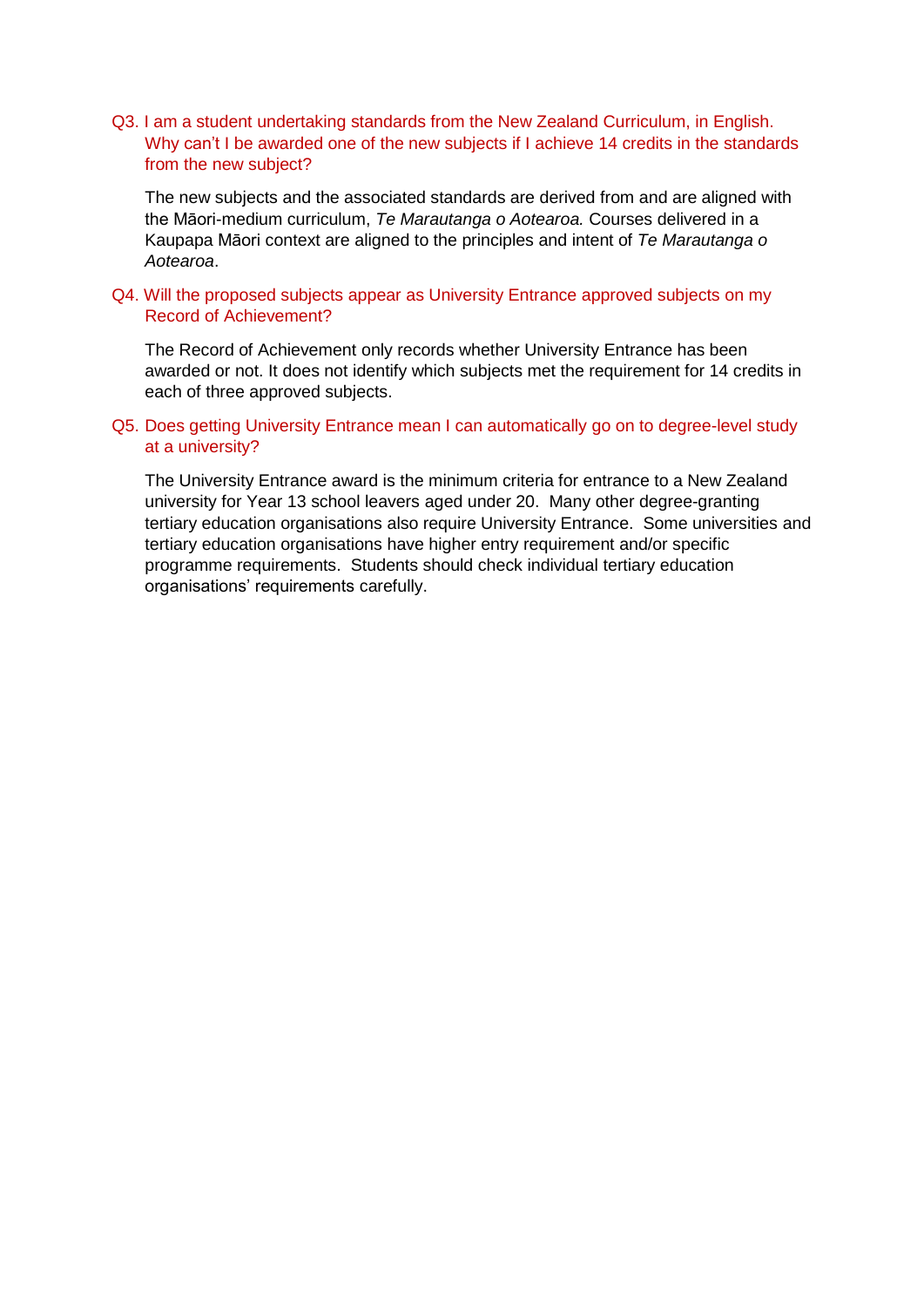# Appendix 1

# Proposed New Subjects

| Subject             | <b>Achievement Standards</b>                                                            |
|---------------------|-----------------------------------------------------------------------------------------|
| Hauora              | 91811, 91812, 91813, 91814, 91815, 91816 (Hauora)<br>and                                |
|                     | 91461, 91462, 91463, 91464, 91465 (Health Education)                                    |
|                     | 91466, 91467, 91468, 91469, 91470, 91471 (Home Economics)                               |
|                     | 91498, 91499, 91500, 91501, 91502, 91503, 91504, 91505,                                 |
|                     | 91789 (Physical Education)                                                              |
| Ngā toi             | 91850, 91851, 91852, 91853, 91854 (Ngā Mahi a te Rēhia)                                 |
|                     | 91855, 91856, 91857, 91858, 91859 (Ngā Toi Ataata)                                      |
|                     | 91860, 91861, 91862, 91863, 91864 (Ngā Toi Puoro)                                       |
| Ngā mahi a te rēhia | 91850, 91851, 91852, 91853, 91854 (Ngā Mahi a te Rēhia)<br>and                          |
|                     | 91588, 91589, 91590, 91591, 91592, 91593, 91594, 91595                                  |
|                     | (Dance) 91512, 91513, 91514, 91515, 91516, 91517, 91518,                                |
|                     | 91519, 91520 (Drama),                                                                   |
|                     | 91417, 91418, 91419 (Music Studies)                                                     |
| Ngā toi ataata      | 91855, 91856, 91857, 91858, 91859 (Ngā Toi Ataata)<br>and                               |
|                     | 91482, 91483, 91484, 91485, 91488 (History of Art)                                      |
|                     | 91440, 91445, 91450, 91455 (Vis Arts Design)                                            |
|                     | 91441, 91446, 91451, 91456 (Painting)                                                   |
|                     | 91442, 91447, 91452, 91457 (Photography)                                                |
|                     | 91443, 91448, 91453, 91458 (Printmaking)                                                |
|                     | 91444, 91449, 91454, 91459 (Sculpture)                                                  |
|                     | and 91460 (Vis Arts)                                                                    |
|                     | 91490, 91494, 91495 (Media Studies)                                                     |
| Ngā toi puoro       | 91860, 91861, 91862, 91863, 91864 (Ngā Toi Puoro)<br>and                                |
|                     | 91512, 91513 (Drama)                                                                    |
|                     | 91417, 91418, 91419, 91421, 91424 (Music Studies)                                       |
| Tikanga ā-Iwi       | 91826, 91827, 91828, 91829, 91830, 91831, 91832, 91833,<br>91834, 91835 (Tikanga ā-Iwi) |

# Proposed combined subjects

| Subject              | <b>Achievement Standards</b>                                                                                                         |
|----------------------|--------------------------------------------------------------------------------------------------------------------------------------|
| Pāngarau/Mathematics | 91573, 91574, 91575, 91576, 91577, 91578, 91579, 91587<br>(calculus)<br>91580, 91581, 91582, 91583, 91584, 91585, 91586 (statistics) |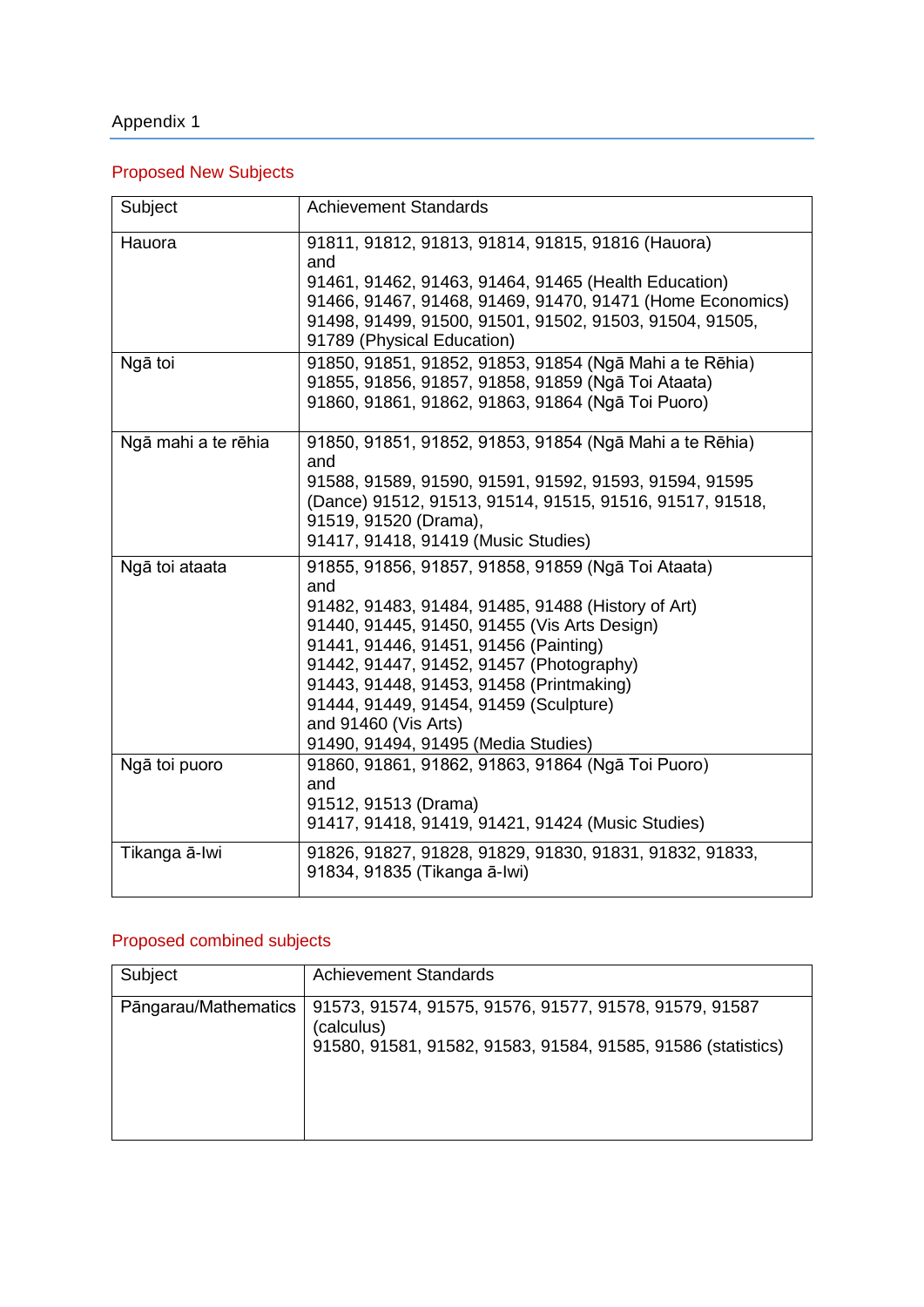| Pūtaiao/Science     | 91601, 91602, 91603, 91604, 91605, 91606, 91607 (Biology)                  |
|---------------------|----------------------------------------------------------------------------|
|                     | 91387, 91388, 91389, 91390, 91391, 91392, 91393 (Chemistry)                |
|                     | 91410, 91411, 91412, 91413, 91414, 91415 (Earth and Space                  |
|                     | Science)                                                                   |
|                     | 91521, 91522, 91523, 91524, 91525, 91526, 91527 (Physics)<br>combined with |
|                     | 90828, 90831, 90832, 91735, 91736 (Education for                           |
|                     | Sustainability) 91818, 91819, 91820, 91821 (Pūtaiao/Science)               |
| Hangarau/Technology | 91620, 91621, 91622, 91623, 91624, 91625, 91626                            |
|                     | (Construction & Mechanical Technologies)                                   |
|                     | 91627, 91628, 91629, 91630, 91631 (Design & Visual                         |
|                     | Communication)                                                             |
|                     | 91632, 91633, 91634, 91635, 91636, 91637, 91638, 91639,                    |
|                     | 91640, 91641, 91642 (Digital Technology)                                   |
|                     | and 91643, 91644 (Processing Technology)                                   |
|                     | 91608, 91609, 91610, 91611, 91612, 91613, 91614, 91615,                    |
|                     | 91616, 91617, 91618, 91619 (Technology)                                    |
|                     | combined with                                                              |
|                     | 91836, 91837, 91838 (Hangarau/Technology)                                  |

# Proposed additions of standards to approved subjects

| Subject                                | Achievement Standards (additions in brackets)                                                                                               |
|----------------------------------------|---------------------------------------------------------------------------------------------------------------------------------------------|
| <b>Biology</b>                         | 91601, 91602, 91603, 91604, 91605, 91606, 91607<br>and<br>91818, 91819 (Pūtaiao/Science)                                                    |
| Dance                                  | 91588, 91589, 91590, 91591, 91592, 91593, 91594, 91595<br>and<br>91850, 91851, 91852, 91853, 91854 (Ngā Mahi a te Rēhia)                    |
| Design (Practical Art)                 | 91440, 91445, 91450, 91455, and 91460<br>and<br>91855, 91856, 91857, 91858, 91859 Ngā Toi Ataata                                            |
| Drama                                  | 91512, 91513, 91514, 91515, 91516, 91517, 91518, 91519,<br>91520<br>and<br>91850, 91851, 91852, 91853, 91854 (Ngā Mahi a te Rēhia)          |
| Earth & Space<br>Science               | 91410, 91411, 91412, 91413, 91414, 91415<br>and<br>91820, 91821 (Pūtaiao/Science)                                                           |
| Economics                              | 91399, 91400, 91401, 91402, 91403<br>and<br>991829 (Tikanga ā-iwi)                                                                          |
| <b>Education for</b><br>Sustainability | 90828, 90831, 90832, 91735, 91736<br>and<br>91813, 91814 (Hauora)<br>91820 (Pūtaiao/Science)<br>91827, 91831 Tikanga ā-Iwi (Social Science) |
| <b>Health Education</b>                | 91461, 91462, 91463, 91464, 91465<br>and<br>91811, 91815, 91816 (Hauora)                                                                    |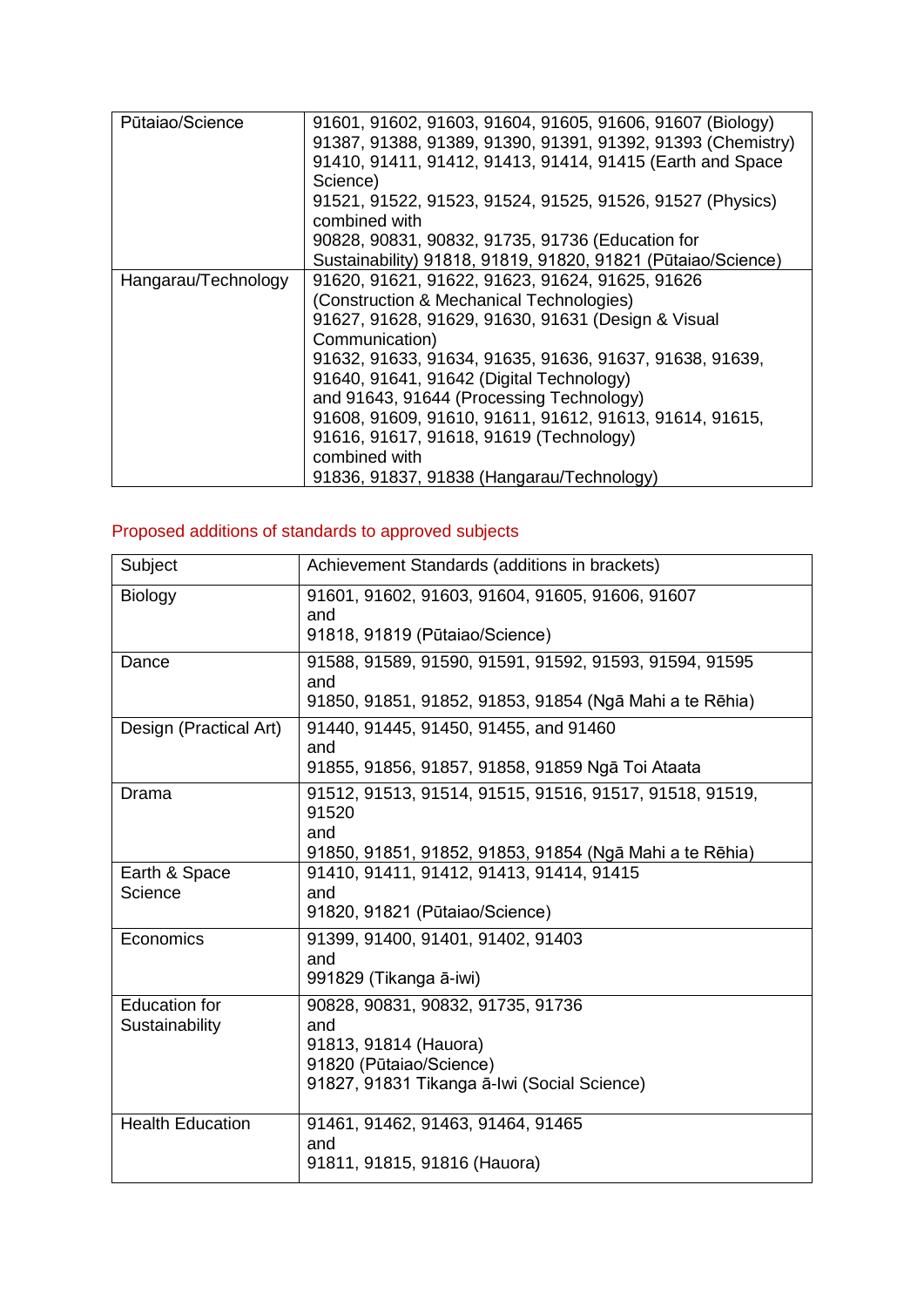| <b>History</b>                        | 91434, 91435, 91436, 91437, 91438, 91439<br>and<br>91830, 91834, 91835 (Tikanga ā-Iwi) |
|---------------------------------------|----------------------------------------------------------------------------------------|
|                                       |                                                                                        |
| History of Art                        | 91482, 91483, 91484, 91485, 91488<br>and                                               |
|                                       | 91855, 91856, 91857, 91858, 91859 (Ngā Toi Ataata)                                     |
| <b>Music Studies</b>                  | 91417, 91418, 91419, 91421, 91424<br>and                                               |
|                                       | 91860, 91861, 91862, 91863, 91864 (Ngā Toi Puoro)                                      |
| Painting (Practical Art)              | 91441, 91446, 91451, 91456, and 91460<br>and                                           |
|                                       | 91855, 91856, 91857, 91858, 91859 (Ngā Toi Ataata)                                     |
| Photography<br>(Practical Art)        | 91442, 91447, 91452, 91457, and 91460<br>and                                           |
|                                       | 91855, 91856, 91857, 91858, 91859 (Ngā Toi Ataata)                                     |
| <b>Physical Education</b>             | 91498, 91499, 91500, 91501, 91502, 91503, 91504, 91505,<br>91789<br>and                |
|                                       | 91812 (Hauora)                                                                         |
| <b>Printmaking (Practical</b><br>Art) | 91443, 91448, 91453, 91458, and 91460<br>and                                           |
|                                       | 91855, 91856, 91857, 91858, 91859 (Ngā Toi Ataata)                                     |
| <b>Sculpture (Practical</b><br>Art)   | 91444, 91449, 91454, 91459, and 91460<br>and                                           |
|                                       | 91855, 91856, 91857, 91858, 91859 (Ngā Toi Ataata)                                     |
| <b>Social Studies</b>                 | 91596, 91597, 91598, 91599, 91600<br>and                                               |
|                                       | 91826, 91828, 91832, 91833, 91834, 91835 (Tikanga ā-Iwi)                               |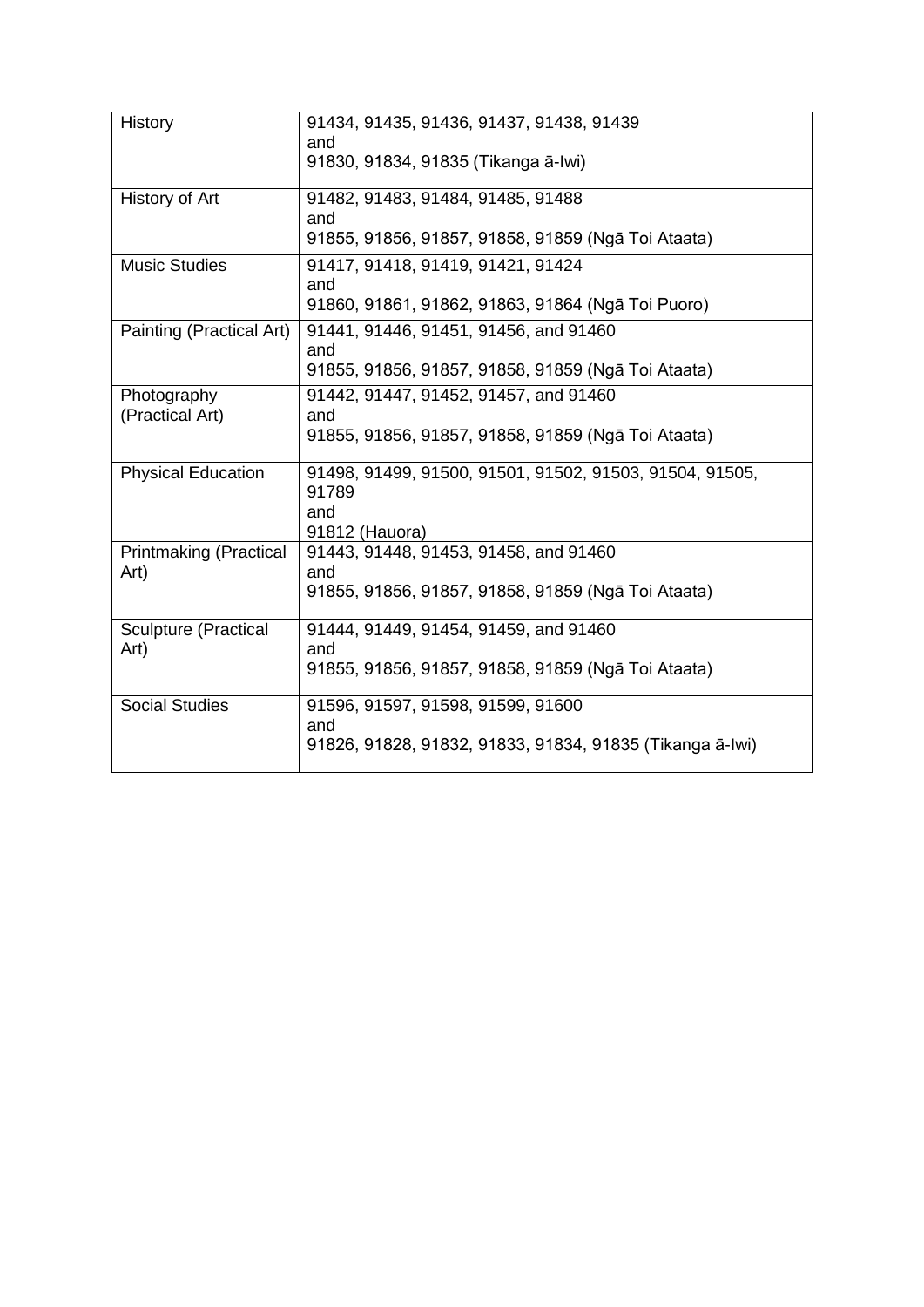#### Appendix 2

Explanations in English of outcomes recognised by achievement standards derived from *Te Marautanga o Aotearoa*

#### Hauora (Health)

Hauora 91811 *Te āta tātari i te hiranga o te kai taketake ki te oranga o ngā iwi taketake*  requires ākonga (students) to provide evidence of having analysed the importance of traditional foods to the wellbeing of indigenous peoples.

Hauora 91812 *Te arotake rautaki e tutuki pai ai ngā hiahia ahurea o te iwi i roto i ngā mahi koiri* requires ākonga to provide evidence of having evaluated strategies that fulfil the cultural aspirations of the people within the realm of physical activity.

Hauora 91813 *Te whakarite i tētahi kaupapa tiaki taiao i runga anō i tā te Māori titiro* requires ākonga to provide evidence of having implemented a project to care for the environment from a Māori perspective.

Hauora 91814 *Te tūhura i ngā rongoā taiao hei whakaora i te tangata* requires ākonga to provide evidence of having investigated health-giving aspects of the environment that promote people's wellbeing.

Hauora 91815 *Te āta tātari i ngā āhuatanga o te taukumekume hei para huarahi e pai ake ai ngā hononga tāngata* requires ākonga to provide evidence of their analysis of conflict resolution to enhance relationships among people.

Hauora 91816 *Te āta tātari i te pānga mai o te tuakiri ki te oranga tangata* requires ākonga to provide evidence of their analysis of the effects of identity on people's wellbeing.

#### Hangarau (Technology)

Hangarau 91836 *Te tātari i te whai whakaarotanga ki ngā mātāpono Māori i roto i ngā mahi hangarau* requires ākonga to analyse consideration for Māori principles within Hangarau practice.

Hangarau 91837 *Te tātari i ngā whakataunga matatika e hāngai ana ki ngā mahi hangarau* requires ākonga to analyse ethical considerations relating to Hangarau practice.

Hangarau 91838 *Te tātari i te whakamahi i ngā mātāpono Māori i roto i ngā mahi hangarau* requires ākonga to analyse the integration of Māori principles into Hangarau practice.

#### Pūtaiao (Science)

Pūtaiao 91818 *Te arotake ki tā te Māori titiro i ngā huatau matua o te ariā kukuwhatanga hei puna ira tangata* requires ākonga to provide evidence of their evaluation, from a Māori standpoint, of the main concepts of the theory of evolution as an explanation for the development of human life.

Pūtaiao 91819 *Te arotake ki tā te Māori titiro i te raweke ira* requires ākonga to provide evidence of their evaluation, from a Māori standpoint, of genetic engineering.

Pūtaiao 91820 *Te tātari i ngā taukumekume mō te whakamahi i ngā rawa o Papatūānuku* requires ākonga to provide evidence of their analysis of debates around the exploitation of natural resources.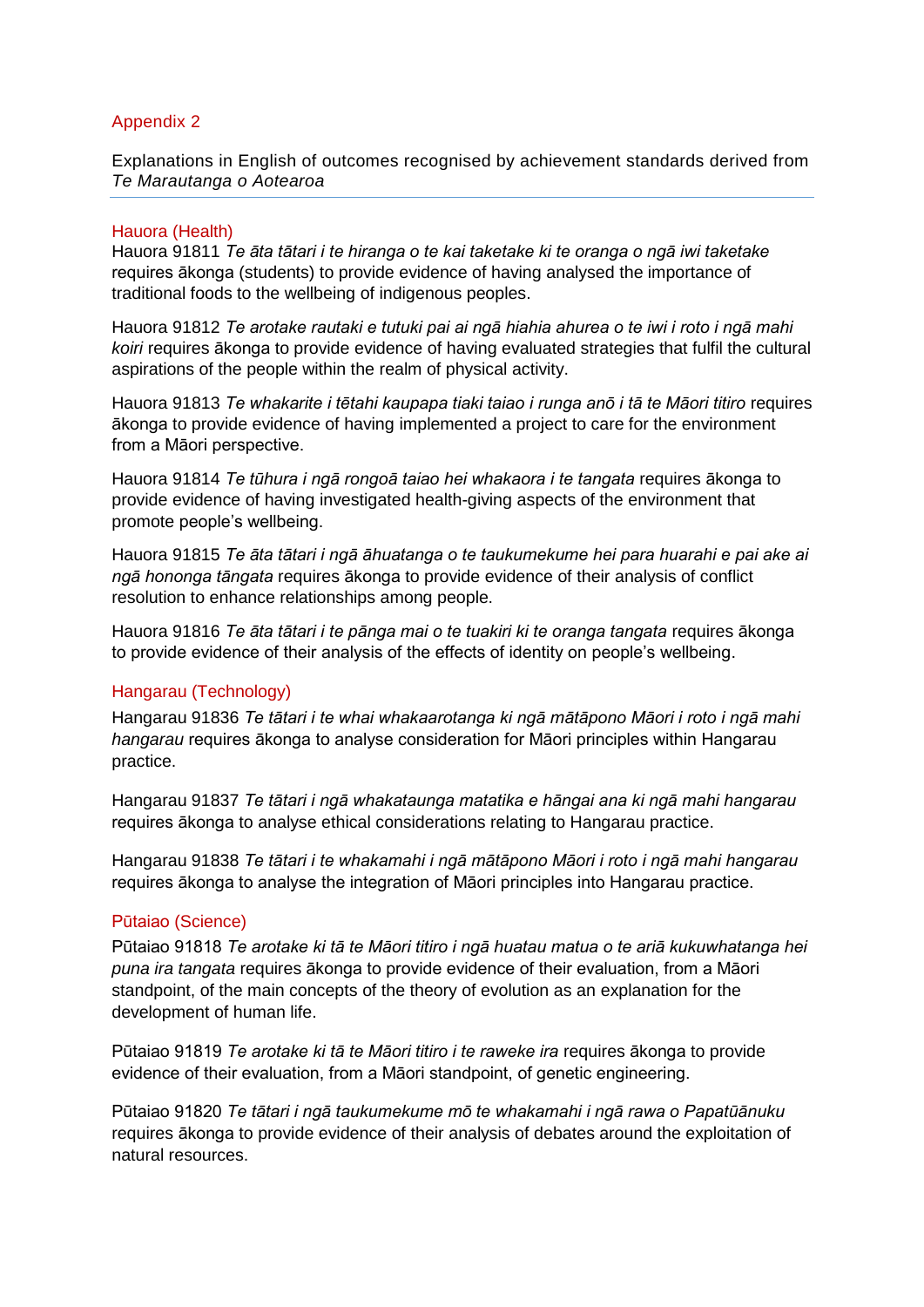Pūtaiao 91821 *Te tātari i ngā matatika e pā ana ki te mahi a te tangata i te ātea* requires ākonga to provide evidence of their analysis of the ethics of human activity in space.

#### Tikanga ā-Iwi (Social Science)

Tikanga ā-Iwi 91826 *Te tātari i te ahurea rōpū tangata* requires ākonga to provide evidence of their analysis of the culture of a group or groups of people.

Tikanga ā-Iwi 91827 *Te tātari i tētahi rautaki whakapūmau ahurea a tētahi iwi taketake* requires ākonga to provide evidence of their analysis of an indigenous sustainability strategy.

Tikanga ā-Iwi 91828 *Te tātari i ngā take e pā ana ki ngā whenua Māori* requires ākonga to provide evidence of their analysis of issues that have an impact on Māori land.

Tikanga ā-Iwi 91829 *Te tātari i ngā pāpātanga o tētahi take ohaoha ki te iwi Māori* requires ākonga to provide evidence of their analysis of the impacts of an economic issue on Māori.

Tikanga ā-Iwi 91830 *Te tātari i ngā pāpātanga o tētahi tūāhua o mua ki te iwi taketake* requires ākonga to provide evidence of their analysis of the impacts of a historical process or event on indigenous people.

Tikanga ā-Iwi 91831 *Te tātari i ngā pāpātanga o tētahi take taiao ki te iwi taketake* requires ākonga to provide evidence of their analysis of the impacts of an environmental issue on indigenous people.

Tikanga ā-Iwi 91832 *Te tātari i te whakaawenga a te ahurea Māori i te tuakiri o Aotearoa* requires ākonga to provide evidence of their analysis of the influence of Māori culture on New Zealand identity.

Tikanga ā-Iwi 91833 *Te tātari i te panonitanga o ngā tikanga Māori* requires ākonga to provide evidence of their analysis of the changes that have taken place in tikanga Māori.

Tikanga ā-Iwi 91834 *Te tātari i ngā pāpātanga o te tāmitanga ki te iwi taketake* requires ākonga to provide evidence of their analysis of the effects of colonisation on indigenous people.

Tikanga ā-Iwi 91835 *Te tātari i tētahi kawenga pāpori i whakatairangatia ai ngā motika iwi taketake* requires ākonga to provide evidence of their analysis of a social action that has promoted indigenous rights.

# Ngā Toi (Arts) *Ngā Mahi a Te Rēhia (Performing Arts)*

Ngā Mahi a Te Rēhia 91850 *Te arohaehae i ngā tikanga toi taketake o ngā mahi a te rēhia*  requires ākonga to critically analyse traditional arts methods, practices, and protocols or symbols within the performing arts.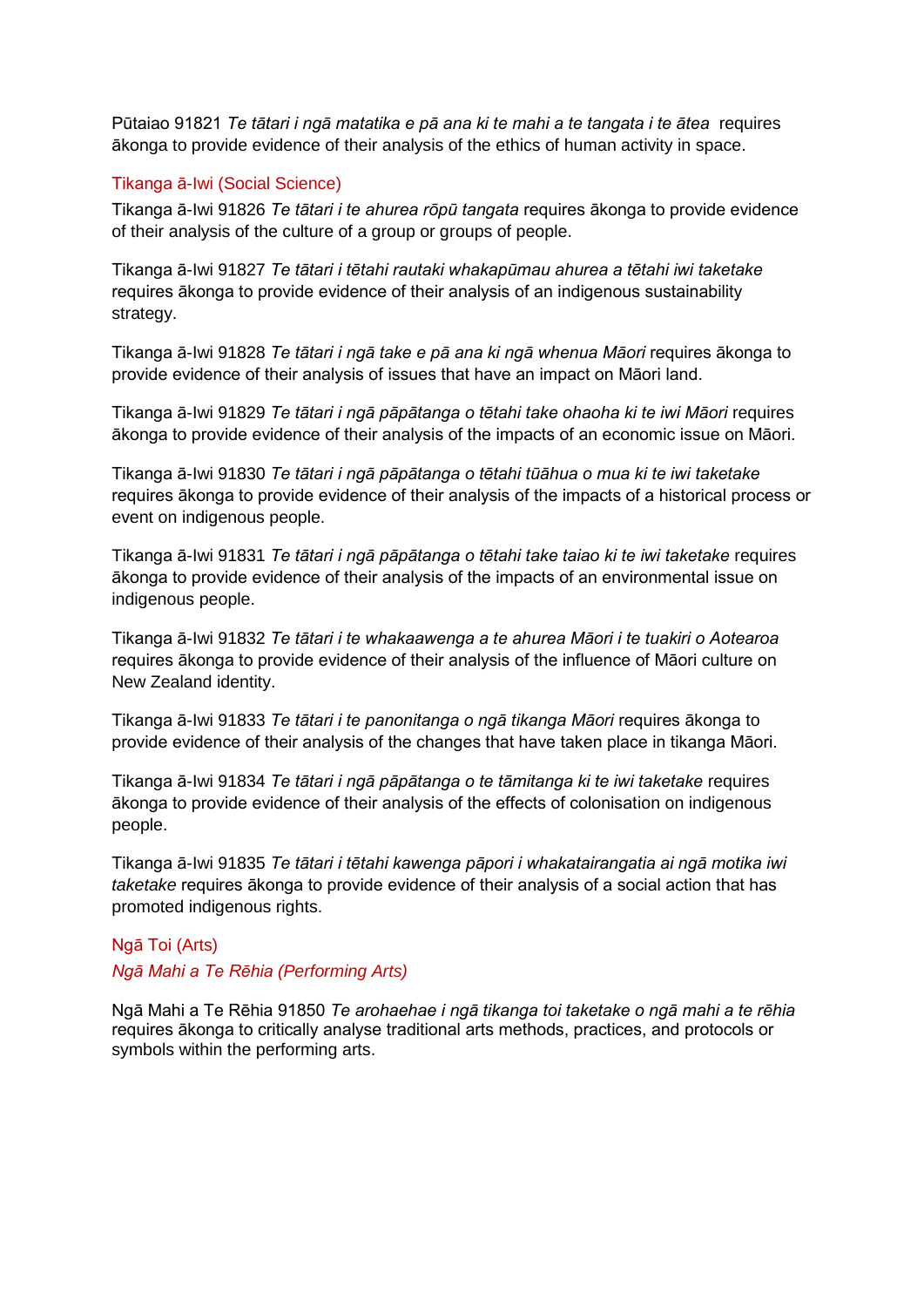Ngā Mahi a Te Rēhia 91851 *Te arotake i ngā tauira taketake nō te kete aronui i roto i ngā mahi a te rēhia* requires ākonga to evaluate the use of traditional patterns within the performing arts.

Ngā Mahi a Te Rēhia 91852 *Te kōtuitui i ngā āhuatanga toi taketake hei waihanga mahi toi a te rēhia motuhake* requires ākonga to integrate traditional aspects of the performing arts in order to create an original work.

Ngā Mahi a Te Rēhia 91853 *Te tātari i te pānga me te awenga o te taiao ki ngā mahi a te rehia* requires ākonga to analyse the influence of the natural environment on the performing arts.

Ngā Mahi a Te Rēhia 91854 *Te arotake i ngā kaupapa here mō ngā mahi a te rēhia* requires ākonga to evaluate policies that impact on the performing arts.

#### *Toi Ataata (Visual Arts)*

Toi Ataata 91855 *Te arohaehae i ngā tikanga toi taketake o ngā mahi toi ataata* requires ākonga to critically analyse traditional arts methods, practices, and protocols or symbols within the visual arts.

Toi Ataata 91856 *Te arotake i ngā tauira taketake nō te kete aronui i roto i ngā toi ataata* requires ākonga to evaluate the use of traditional patterns within the visual arts.

Toi Ataata 91857 *Te kōtuitui i ngā āhuatanga toi taketake hei waihanga mahi toi ataata motuhake* requires ākonga to integrate traditional aspects of the visual arts in order to create an original work.

Toi Ataata 91858 *Te tātari i te pānga me te awenga o te taiao ki ngā toi ataata* requires ākonga to analyse the influence of the natural environment on the visual arts.

Toi Ataata 91859 *Te arotake i ngā kaupapa here mō ngā toi ataata* requires ākonga to evaluate policies that impact on the visual arts.

#### *Toi Puoro (Music)*

Toi Puoro 91860 *Te arohaehae i ngā tikanga toi taketake o ngā mahi toi puoro* requires ākonga to critically analyse traditional methods, practices, and protocols or symbols within the musical arts.

Toi Puoro 91861 *Te arotake i ngā tauira taketake nō te kete aronui i roto i ngā toi puoro* requires ākonga to evaluate the use of traditional patterns within the musical arts.

Toi Puoro 91862 *Te kōtuitui i ngā āhuatanga toi taketake hei waihanga mahi toi puoro motuhake* requires ākonga to integrate traditional aspects of the musical arts in order to create an original work.